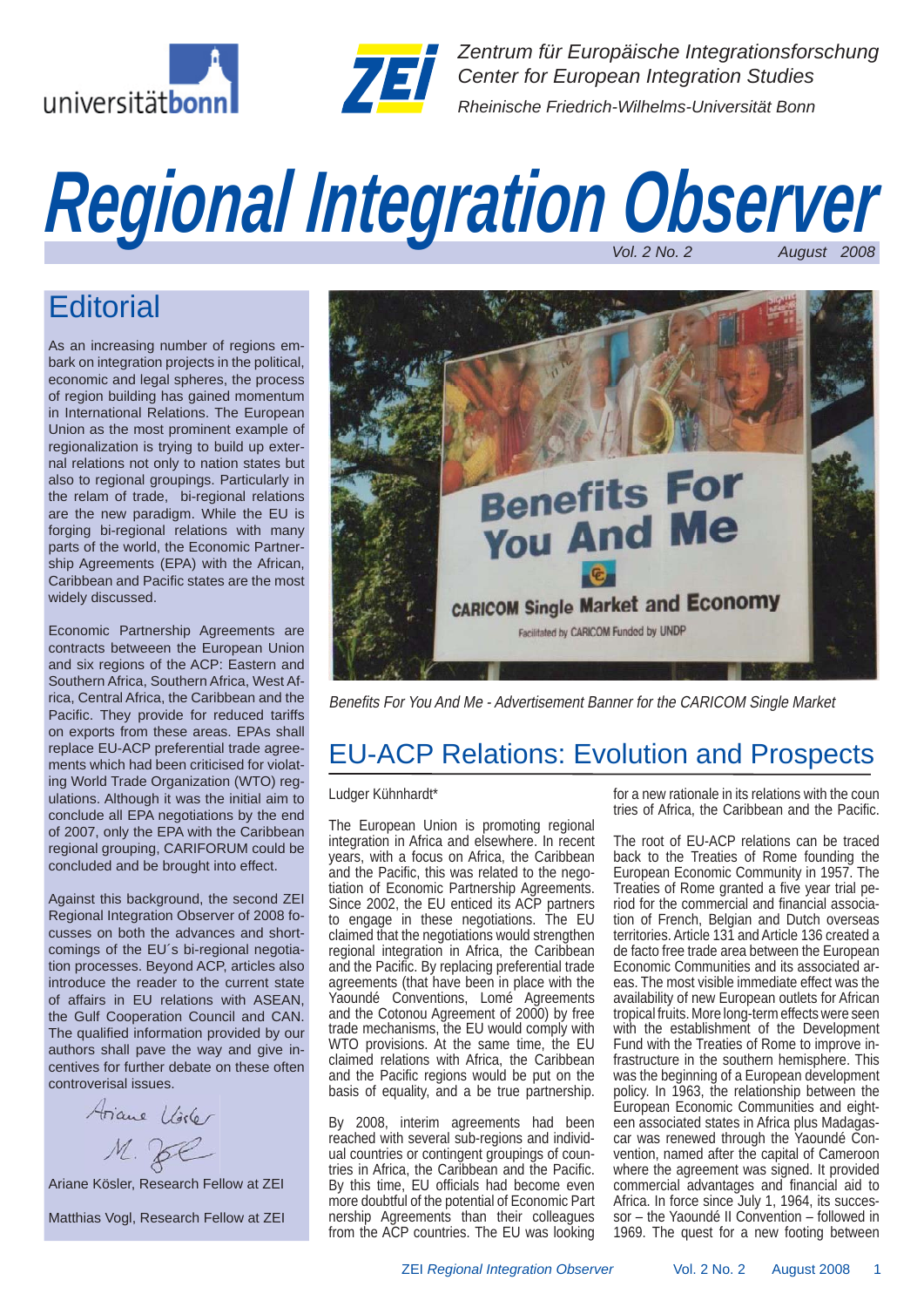the now European Community and many of its former colonies was increasingly linked to the struggle for a new global economic order. In responding to the continuous demands from the Southern hemisphere, the European Community offered a comprehensive scheme of partnership and preferential cooperation to Europe's most desperate former colonies.

In 1975, the European Community and 46 countries of Africa, the Caribbean and the Pacific signed the Lomé Convention. Further Lomé Conventions followed at an interval of five years. Lomé IV, signed in 1990, included 77 countries. Unlike the Lomé Conventions I to III, the last Lomé Agreement lasted for ten years and included a mid-term review. It covered 638 million people in the Southern hemisphere. The Lomé Conventions entailed innovations and improvements in North-South-relations: • On principle trade was conducted on a non-reciprocal basis. The EC partner states – called ACP states (ACP stands for Africa, Caribbean, Pacific) were exempted from the GATT multi-fiber agreement, which placed restrictions

sub-Saharan countries. Africa makes up 95 percent of the total ACP population and gets 80 percent of all support funds provided by the Cot onou Agreement. This agreement replaced the Lomé IV Convention and is intended to last for twenty years. Its main features are the following:

The Cotonou Agreement emphasizes political dialogue with an increased input from civil society.

In terms of economic cooperation, it replaced preferential agreements with the principle of reciprocity as requested by the WTO, but potentially did so to the detriment of several EU partner countries in Africa. Until 2008, new regional Economic Partnership Agreements (EPA) with each of the ACP regions were to be negotiated.

The ACP countries are no longer exempted from the WTO multi-fiber agreements with their restrictions on textile exports from developing countries to industrialized markets. This is extremely important for certain African countries: 58 percent of total



 commercial purposes: © European Communities, 2008.  **Meeting at the EU-Africa Summit 2007 in Lisbon**

on textile exports from developing countries to industrial markets. When GATT was replaced by the World Trade Organization (WTO) in 1993, this principle came under increasing pressure from countries and regions not participating in this exclusive non-reciprocal trade arrangement.

• In a spirit of partnership and cooperation, the European Community unilaterally exempted certain ACP- products from customs levies and import taxes.

The most innovative component of the Lomé Convention was the stabilization mechanism for raw materials: This was a fund created by the EC to ensure a minimum price for raw materials from the partner countries if the price for their raw materials fell below a certain threshold or in case of an extremely bad harvest. This STABEX system constituted a resource transfer to the ACP budgets. On June 23, 2000, a new long-term approach to the relationship between the European Union and its ACP partners, including Africa began: The Cotonou Agreement was signed between the EU and 15 Caribbean, 14 Pacific and all 48 exports from Lesotho and 39 percent of total exports from Mozambique are textiles.

Several preferential elements of the Lomé Convention favored agricultural activities in countries producing beef (Botswana, Namibia, Zimbabwe), sugar (Tanzania, Mauritius, Malawi, Swaziland) and the economies of the land-locked African countries. They have been discontinued by the Cotonou Convention.

The main reason for the fundamental shift from preferential trade arrangements to the principle of reciprocity was the ruling of the WTO Dispute Settlement body. According to them, the provisions of the Lomé Convention were unfair as they gave preference to banana exporters in the Caribbean and in other countries who maintained special relations with Europe. The Cotonou Agreement stipulates the principle of reciprocity in free trade. To comply with its logic, the Cotonou Agreement divided the ACP countries into different regional groupings. The subsequent negotiation of Economic Partnership Agreements left it to the African countries to decide with which groupings they wished to negotiate with the EU. Since 2002, the EU negotiated Economic Partnership Agreements with the following groupings in Africa: 1. West Africa: all ECOWAS member states plus Mauritania;

2. Central Africa: all CEMAC member states plus São Tomé and Príncipe and the Democratic Republic of the Congo.

Eastern and Southern Africa: all COMESA member states except Angola, the Democratic Republic of the Congo, Egypt, Libya and Swaziland.

4. SADC minus: all SACU member states including South Africa as an observer, plus Angola, Mozambique and Tanzania.

By 2008, only some interim agreements with contingent groups of partners and individual member states were finalized. The EPA negotiations had turned out to be difficult, if not stuck at an impasse. The European Union and its African partners are now obliged to take stock and start on a new footing. The time has come to put European-African relations into an historical context, to study them in a comparative regional way and to re-define them using a new and comprehensive political strategy. In the course of the past decade or so, the European Union has initiated bi-regional association agreements with MERCOSUR, the Andean Community of Nations (CAN) and the System of Central American Integration (SICA). As of 2008, none of these negotiations have come to fruition - the negotiation with MERCOSUR had even been suspended for several years. In any case, the overall idea of bi-regional association agreements reflects a new strategic vision and orientation. The aim is to achieve a comprehensive political and economic system of cooperation that contributes to stabilizing global developments, supports regional integration as it (really) stands in Latin America and projects the global role of the European Union. If it were successful, bi-regional association agreements would constitute a new global reality and an additional dimension of global governance. Bi-regional association agreements could become a definitive answer to the challenge of globalization and an element in managing the opportunities of globalization. Bi-regional association agreements could be the appropriate element of moving from a post-colonial relationship to a mature relationship of equals in the age of globalization.

As far as Europe's relationship with the former colonies in Africa, the Caribbean and the Pacific is concerned, such a relationship is yet to materialize. In light of the ambivalent experiences with negotiating Economic Partnership Agreements, the EU should reconsider its strategy toward Africa, the Caribbean and the Pacific. 1. The preferential trade relationship with Africa, and subsequently with the Caribbean and the Pacific region has paralleld European integration from its very beginning. Since the initial commitment of the Treaties of Rome in 1957, the European relationship with former or current colonies and overseas territories of some of the EEC (later EC and EU) member states was based on a late colonial and later on a post-colonial relationship. It moved from dependency to cooperation, from colonial dominance to guilt and development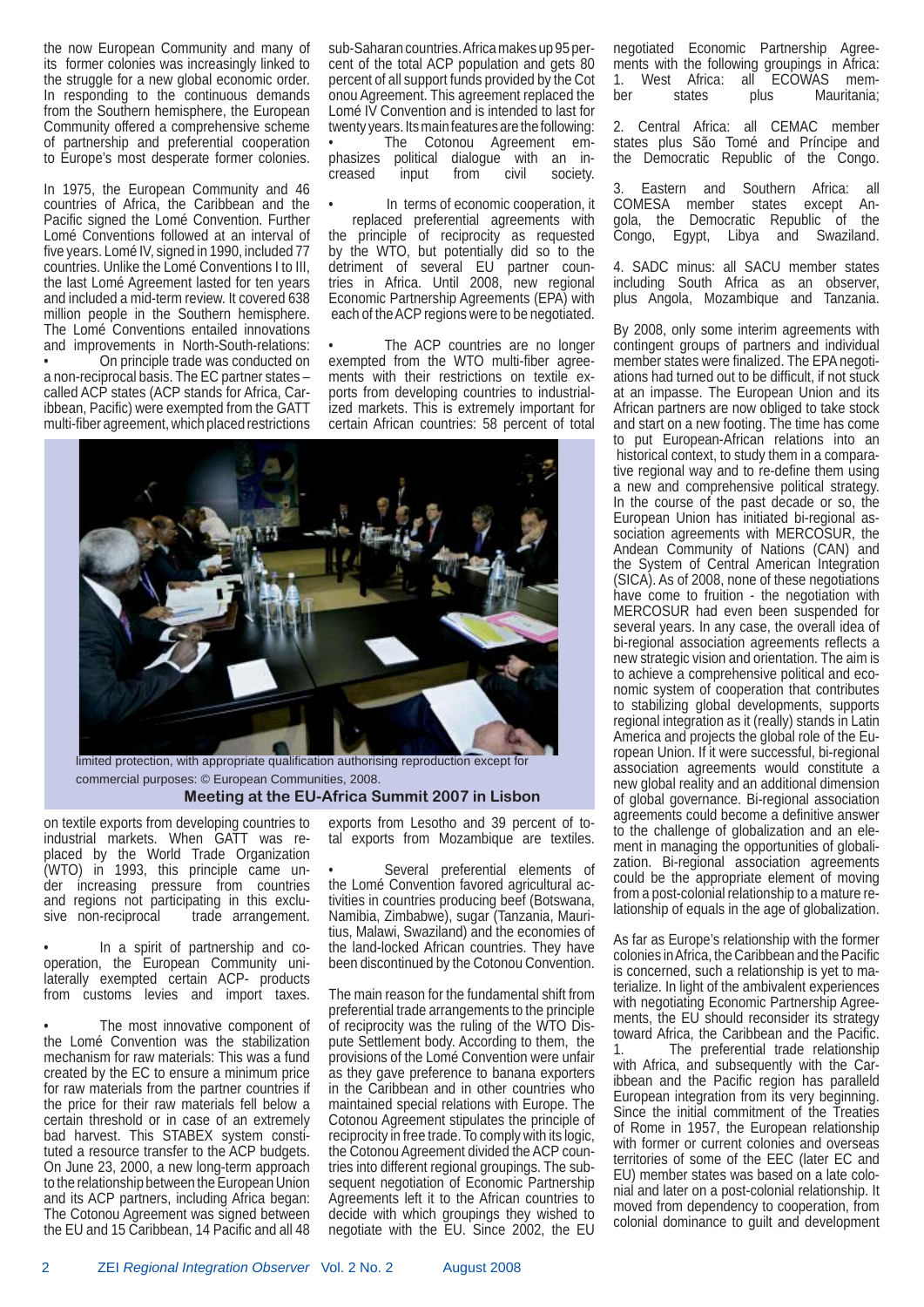aid. It continued to be influenced by the special vested interests of some former European colonial powers in some of their former colonies (and continuously existing overseas territories). The European Union as a whole has grown as this relationship has matured. Economic Partnership Agreement's (EPA's) were meant to be a modernizing continuation of this policy of five decades. However, they were too narrow, one-dimensional in their economic orientiation and almost anti-political. They never had the potential to be a comprehensive strategy for re-designing Europe's relationship with Africa, the Caribbean and the Pacific.

2. The negotiations of Economic Partnership Agreements were inherently contradictory as far as the main normative objective of the European Union is concerned: promoting regional integration in Africa, the Caribbean and the Pacific. While the EU was claiming to promote regional integration, it did not recognize the existing regional groupings as an equal negotiation partner. Instead of negotiating in the Caribbean with CARICOM, the EU "invented" CARIFORUM to include Cuba and the Dominican Republic. Both these countries are not considered by CARICOM to be helpful engines of Caribbean regional integration, considering they do not belong to CARI-COM. Instead of negotiating with the Pacific Islands Forum (PIC), which has established itself in recent years as the nucleus of pan-Pacific regional integration, the EU preferred a different approach of negotiation vis-à-vis Australia and New Zealand on the one hand (both of which are PIF member states), the Melanesian group of PIF countries, Papua New Guinea in particular, on the other hand, while not pursuing a comprehensive negotiation strategy with the PIF as a whole. In Africa, the situation was just as incoherent. The EU was negotiating with four idiosyncratic groupings and not comprehensively with any of the existing regional groupings. However, in order to support regional integration in Africa, the EU needs to recognize regional groupings as they exist, no matter their substance, no matter how complex and difficult the relationship may be and no matter how comprehensive the EU approach ought to be to accommodate the interests and conditions of all the respective regional partners. It would always maintain, at best, a halfhearted support for region-building.

The European Union needs to develop a comprehensive political strategy for its future relationship with the regional groupings in Africa, the Caribbean and the Pacific region. Together, they may well pursue the goal of reciprocal free trade as one tool but they should never elevate reciprocal free trade to be the ultimate and comprehensive goal of a biregional relationship. The regional groupings in Africa, in the Caribbean and in the Pacific have matured. They still may be weak, contradictory and insufficient. Yet, as they exist they are expressions of a genuine and independent expression of region-building. They have become political processes and ought to be supported as such. They have to be taken seriously by the European Union as a political and economic expression of the genuine interest of the respective people, societies and states. The European Union can define criteria for the management of bi-regional relationships. These criteria ought to be defined by normative principles inherent in the European integration project, including the promotion of human rights, rule of law, democracy, good governance and market economy. However, only a political approach culminating in coherent, comprehensive and multi-dimensional bi-regional association agreements with the existing regional groupings in the ACP region can serve as the basis for a new, mature and equal relationship between the European Union and large parts of a world that have outgrown post-colonialism.

\* Prof. Dr. Ludger Kühnhardt, Director at the Center for European Integration Studies

#### **State of Negotiations on Economic Partnership Agreements (EPAs), (May 2008)**

#### **Eastern and Southern Africa**

- The LDCs Djibouti, Eritrea, Ethiopia, Malawi, Sudan and Zambia export under the EBA initiative since 1/1/2008.
- An ESA-EU framework agreement and an EAC-EU framework agreement have been signed as interim agreements. These are expected to lead to two full EPAs by the end of 2008 and by July 2009 respectively.

#### **Southern Africa**

- Botswana, Lesotho, Namibia, Swaziland, Mozambique (23/11/2007) and Namibia (12/12/2007) signed interim agreements, while Angola is still negotiating.
- South Africa is continuing to exporting to the EU under the TDCA.
- SADC-EPA states plan on applying a full EPA by the end of December

#### **Central Africa**

- Cameroon and the EU initiated an interim agreement on 17/12/2007.
- An interim agreement with Gabon may be concluded in 2008.
- The third non-LDC Republic of the Congo has shown little interest in the negotiations.
- The LDCs Central African Republic, Chad, Democratic Republic of the Congo, Equatorial Guineaand São Tomé and Principe export under the EBA initiative since 1/1/2008.

#### **West Africa**

- The non-LDCs Ivory Coast and Ghana signed interim agreements with the EU.
- The remaining non-LDCs, Nigeria and Cape Verde, export under the standard GSP and underthe EBA initiative since 1/1/2008.
- The LDCs East Timor, Kiribati, Samoa, Solomon Islands, Tuvalu and Vanuatu export under the EBA initiative since 1/1/2008.
- A full regional EPA is expected to be concluded by the end of 2008.

#### **Caribbean Region**

• Initiated a full EPA with the EU. The formal ministerial signature of the Caribbean-EU EPA is scheduled for June 2008.

EBA: "Everything But Arms", GSP: "Generalized System of Preferences", LCD: "Least Developed Country", TDCA: Trade, Development and Cooperation Agreement

Source: ZEI, Stefan Busse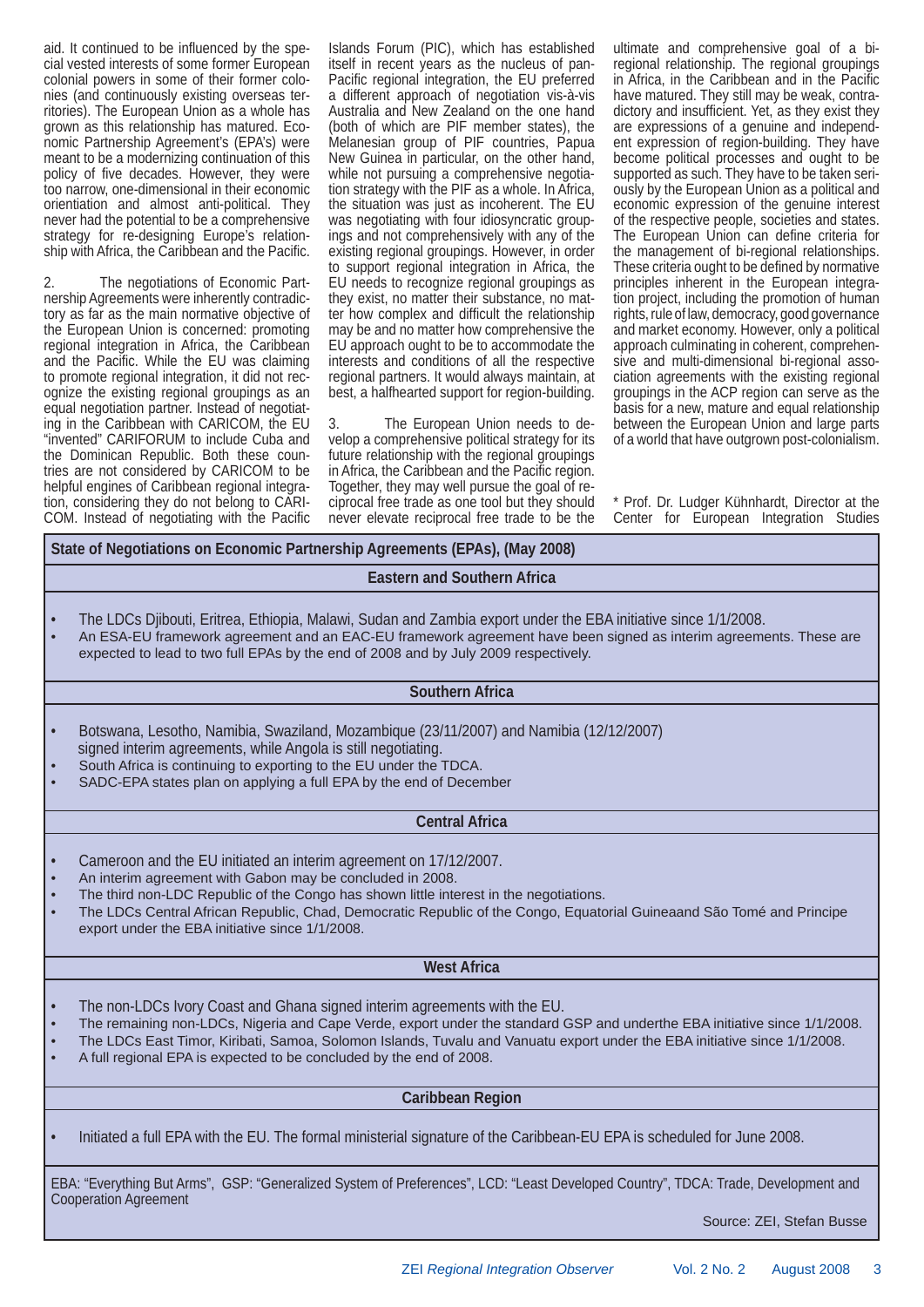## EPAs: Regional Integration or Disintegration of Africa

#### Liwaaddine Fliss\*

The Cotonou Agreement, signed in 2000, is a partnership agreement between the European Union (EU) and the African, Caribbean and Pacific States (ACP). Before the Cotonou Agreement, European–ACP trade relations were facilitated by the Lomé Convention, which was signed in 1975. The Lomé Convention was renewed and renegotiated several times, and gave rise to Lomé I, Lomé II, Lomé III, and Lomé IV. Though the Cotonou Agreement allowed for the continuation of Lomé IV nonreciprocal trade preferences, it also provided for the replacement of those preferences by the Economic Partnership Agreements (EPAs) at the end of 2007. On 27th September 2002, the EU and the ACP countries officially opened negotiations on EPAs. These negotiations aim to replace the non-reciprocal preferential trade regime by World Trade Organisation (WTO) compatible reciprocal trade agreements. The process of EPA negotiations between the EU and ACP countries has reached a critical stage. As it became apparent that negotiations on comprehensive EPAs would not be concluded by the 31st December 2007 deadline, the EU proposed an interim solution, namely interim agreements.

#### What are interim agreements?

Interim agreements serve as a means of circumventing the deadline without contravening WTO rules while also safeguarding preferential access by non-Least Developed Countries (non-LDCs) to EU markets. It is foreseen by the EU that comprehensive agreements will supersede interim agreements. As such, a number of interim agreements contain rendezvous clauses to this effect – to conclude negotiations to a full EPA in 2008.

#### Current Position of the African Groupings

The African region has been negotiating EPAs under four regional blocs; the Economic Community of West Africa States (ECOWAS), the Southern African Development Community (SADC), the Economic and Monetary Community of Central Africa (CEMAC) and the East and Southern Africa (ESA).

The ECOWAS and CEMAC groupings have rejected the idea of an interim EPA on the grounds that it does not adequately address the issue of binding commitments on development dimensions of EPAs. They have opted for the continuation of current negotiations with a view to a completion of comprehensive EPAs, which would require the extension of the current WTO waiver.

The ESA and SADC groupings have agreed to interim EPAs. In the case of ESA, the interim EPA, which is called the Framework Agreement, covers trade in goods, development cooperation, fisheries etc. They have also agreed with the EC to conclude the negotiations for a comprehensive EPA by the end of December 2008, which will replace the Framework Agreement. However, the ESA countries do not have a common position on trade in goods.

The East African Community (EAC), the Least Developed Countries (LDCs), the small vulnerable economies comprising of the Island States of Mauritius, Madagascar, Seychelles and Comoros, and the non-LDCs do not have the same tariff liberalization schedule offers. The ESA-EU Framework Agreements leaves the ESA Countries, which are not in a position to conclude the WTO compatible trading arrangement, the option of the Everything But Arms (EBA) for LDCs and Generalized System of Preferences (GSP) for non-LDCs.

EPA - Challenges posed to African integration

The African integration process has been faced with a number of challenges over the years that have slowed it down. How do the EPAs affect regional integration process? Do they pose a fundamental obstacle to the integration process? Or will an EPA eventually strengthen regionalism and continental integration among African countries?

When initiated, EPAs are supposed to build on and reinforce regional integration within the negotiating regions. Despite this assertion by the European Commission (EC), concern remains that rather than supporting regional integration efforts the EPA negotiations may actually be undermining the process. This is primarily due to the manner in which countries have configured themselves to negotiate EPAs; the extent of the proposed liberalisation involved, as proposed by the EC; and fear that regional markets will open up to the EU countries before they are consolidated internally.

The Regional Economic Communities (RECs) are the building blocks of African integration. However, the four African EPA negotiating groups appear to be further complicating the rationalization of the RECs by splintering groupings and do not entirely correspond to the eight groups of REC. This has in some cases splintered regional alignments by forcing African countries to choose the body under which to negotiate with the EC. For example, many African countries, in particular in ESA, opted to favour national interests over commitments to regional solidarity and the overall regional agenda when considering which regional EPA grouping to join, with some countries shifting from one configuration to another a few years into the negotiations.

As result of the configuration of African countries during the EPA negotiation process, divergence of opinion among countries and regional groups concerning the choice of trade regime adopted (some countries have opted for interim, EBA/GSP). Consequently, this situation could hinder the construction of Customs Unions (both existing and emerging) as well as the income individual countries derive from these unions. Therefore, failure by regions to sign a common EPA could prevent establishment of a Common External Tariff (CET). Consequently, regions with a Customs Union would defacto fail to be such, and those embarking on such a union could be derailed.

A number of studies have been conducted to assess the impact of EPAs on ACP countries. Most of these studies point out that these EPAs will have adverse effects on public finances and trade balance. It should be noted that most ACPs rely on international trade taxes for revenues. Once these taxes are eliminated, they are expected to affect the amount of revenues collected with far-reaching consequences.

In addition, one recurrent concern expressed during the EPA negotiations was that countries in the same economic region might liberalize different baskets of products and so create new barriers to intra-regional trade in order to avoid trade deflection. In this regard, there is a need to stress that if regional groupings are not sufficiently harmonised before a Free Trade Area (FTA) is launched with the EU then an EPA could create new barriers to intra-regional trade. In the event that African countries within the same region fail to agree a common exclusion list this would raise the likelihood of having to maintain rigorous border controls to differentiate between goods originating regionally and goods originating from the EU. Imposing these costly rules of origin checks would reinforce barriers to intra-regional trade rather than reduce them. Under these circumstances, an EPA could result in the creation of greater barriers to integration. In the case of EAC, by contrast, all members have joined the EPA and have accepted identical liberalization schedules. If these are implemented fully and in a timely way economic integration will have been reinforced.

Within the EPA negotiation process, if the EU signs an FTA with various individual African countries and the latter do not sign an FTA among themselves, then only the EU benefits because it has free access to all markets whereas the African countries only have free access to the EU market. Therefore, the incentive for exporters is to invest in the EU country rather than in the African countries in order to serve and access all of the African markets. This scenario could make African countries become increasingly dependent on EU imports and further marginalise Africa in the global economy rather than strengthen it. EPAs are not the sole challenge facing the attainment of regional integration in Africa. However, if efforts do not focus on addressing current constraints within the context of EPA negotiations, the process risks further engraining the current problems of regional integration.

As way forward, EPAs should serve as development-orientated tool to eradicate poverty and support the deepening of intra-African trade; facilitate the implementation of regional integration; be underpinned by the principle of sequencing with African integration initiatives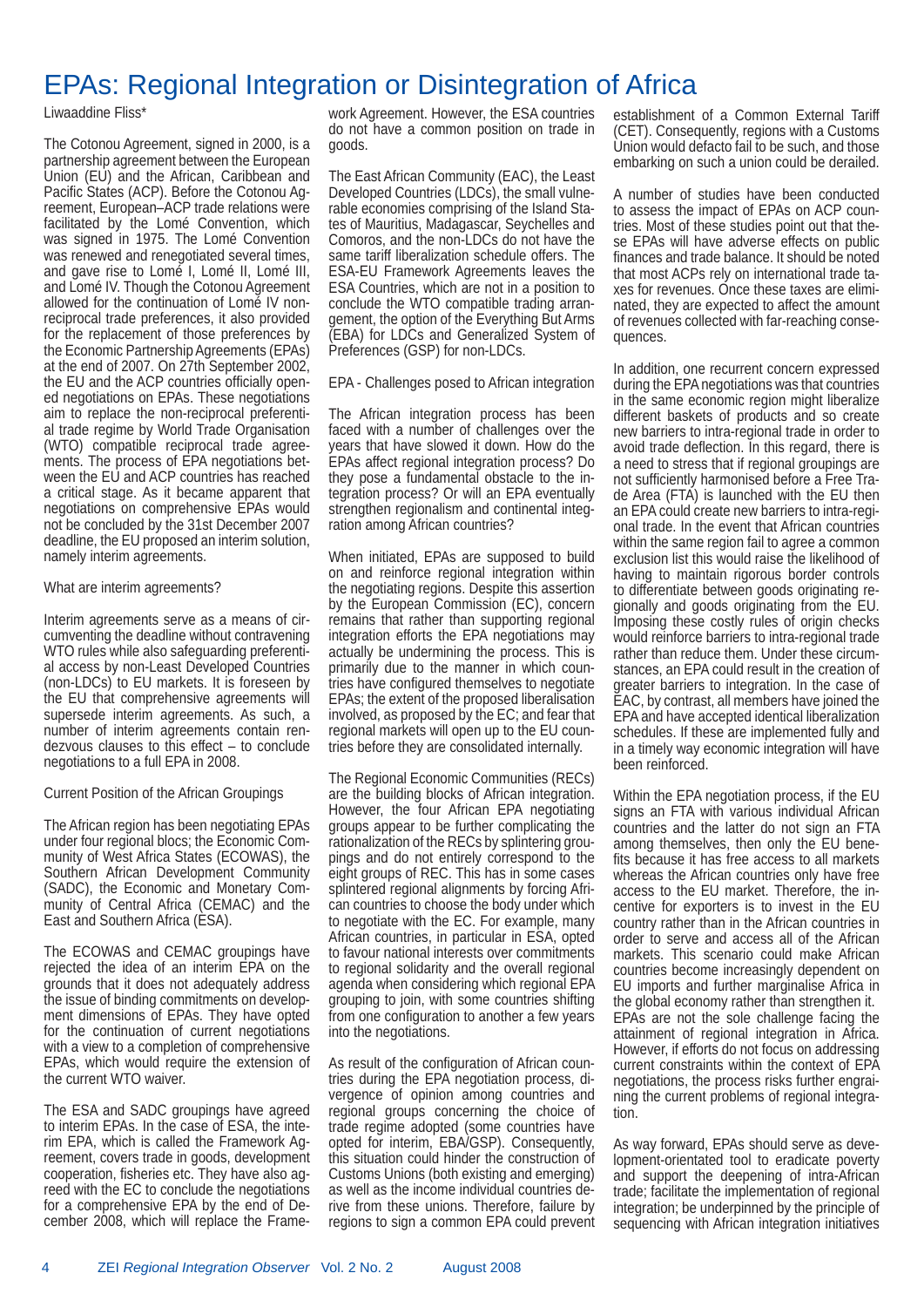taking precedence; and provide adequate resources to build capacity to meet the EPA requirements. The African negotiating countries and groups should remain united in engaging the EC on EPAs and strengthen the coordination and harmonisation of the positions.

These actions should be undertaken prior to concluding a full EPA, which will require a pragmatic extension of the interim agreements so that African countries can realign themselves along a common axis.

Liwaaddine Fliss is Policy Officer- Integration , Economic Affairs Department , African Union Commission

## Progress in Pacific EPA Negotiations

**Pacific Islands GDP distribution, South Center 2007: EPA Negotiations in the Pacfic Region. Some Issues of Concern, Analytical Note, Geneva 2007, S. 11.**



#### \* Ruth Knoblich

The negotiation process of a comprehensive regional Economic Partnership Agreement (EPA) between the Pacific ACP countries (PACPs) and the European Union turned out to be difficult and painstaking with regard to a number of central issues. The intention to conclude an EPA by the end of 2007 could not be implemented. Merely Papua New Guinea (PNG) and Fiji, two constituent actors of the 14 Pacific negotiating partners, came to agree upon a first step with the EU by initialling a bilateral Interim Agreement on trade in goods.

Substantial divergences and the fact that the EU conducted bilateral negotiations with PNG and Fiji derogated the closedness of the Pacific group and inflamed tensions between the Pacific Island States and the EU at the end of 2007. Nevertheless, negotiations have been continued in 2008 and gained momentum in recent months. PACP ministers reaffirmed the joint PACP-EU Declaration of October 2007 at their meeting in Nadi in March 2008 to negotiate a comprehensive EPA by the end of this year.

Some unique characteristics distinguish the Pacific region from other ACP regions. It is composed of small island-states dispersed across a large part of the Pacific Ocean far from Europe. They are geographically isolated, with few possibilities for ecnomic diversification and exceedingly vulnerable to natural impacts like sea-level rise and typhoons. Transportation costs are very high – a structural disadvantage for economic growth and market expansion. The intra-regional trade at less than 0.2% is marginal, but is however slowly but surely growing. Unlike other ACP regions, trade flows with the EU are minimal. The region mostly trades with Australia and New Zealand, followed by various East Asian countries and the USA. The European Union is the destination market of around 11% of Pacific exports, while only

4% of the PACP imports originate in the EU. Therefore, overall an EPA would probably only have a small effect on the region.

Fiji and PNG, the two largest PACP countries in terms of population and size of their economies, are an exception. Averaged out over a five year period, around 90% of total PACP exports into the EU and around 40% of total PACP imports from the EU involved PNG and Fiji.

A core objective of the EPAs is promoting regional integration. The EU describes the EPA process as a catalyser for regional economic cooperation and integration within the Pacific region  $-$  both seen as key instruments for the integration of ACP countries into the world economy.

European concepts for integration in the Pacific region encounter the regional integration process developed within the region itself. In certain parts these concepts interfere. The Pacific Island Forum (PIF), founded in 1971, is the region's political and economic policy base. It comprises the 14 PACP countries plus Australia and New Zealand and has become 'the nucleus of pan-Pacific regional integration' during the last years. Instead of pursuing a comprehensive negotiation strategy with the PIF as a whole, the EU preferred a separate approach vis-à-vis Australia and New Zealand.

In 2005, PIF countries introduced the Pacific Plan into force. This strategy paper aims to strengthen regional cooperation in broad areas and to promote integration. All Pacific island states agreed on it. Therefore, certain conceptual differences between this paper and European integration strategy pinpoint some difficulties accompanying the EPA negotiations. The Pacific Plan promotes regional integration from the bottom up and shows high sensitivity to the individual development issues of the smaller island-states among the Pacific island countries. Intra-regional trade among the 14

Pacific island states is to be promoted by the Pacific Island Countries Trade Agreement (PICTA). In 2011 PICTA will be enlarged to include Australia and New Zealand by the Pacific Agreement on Closer Economic Relations (PACER) and will comprise all 16 PIF states. A crucial point for some Pacific island states is the linkage of EPA negotiations with PACER: the moment when PICTA countries enter into trade liberalisation negotiations with another developed non-Forum country, i.e. the EU, they immediately have to enlarge these negotiations to include Australia and New Zealand. Given Australia's and New Zealand's trade dominance in the region, there are fears that some of the knock-on effects of the EPA may include possible job losses in domestic industries, with competition from cheaper imports and losses of revenue because of tariff reductions. Thus, even if the direct overall economic effect of an EPA is likely to be small, its indirect one is likely to be severe.

Disagreements between the EU and the PACP countries which hinder EPA negotiations remain in certain areas, i.e. on rules of origin, on investment as well as on development cooperation, but particularly in the fisheries sector and on temporary labour mobility in the service sector.

The fisheries industry shows the greatest potential for future export growth and is regarded as a key sector for the EPA by the PACPs. The European market is the leading world market for canned tuna and thus the EU is highly interested in access to the Pacific fishing grounds, as well as in raw material for their canneries. For PACPs the conclusion of an EPA requires less strict rules of origin particularly in the fisheries sector.

The EU and the PACPs agreed on the service sector to be included in the EPA in accordance with the General Agreement on Trade in Services (GATS). PACP countries emphasize EU Mode 4 concessions – temporary movement of labour - as a crucial issue. What they pro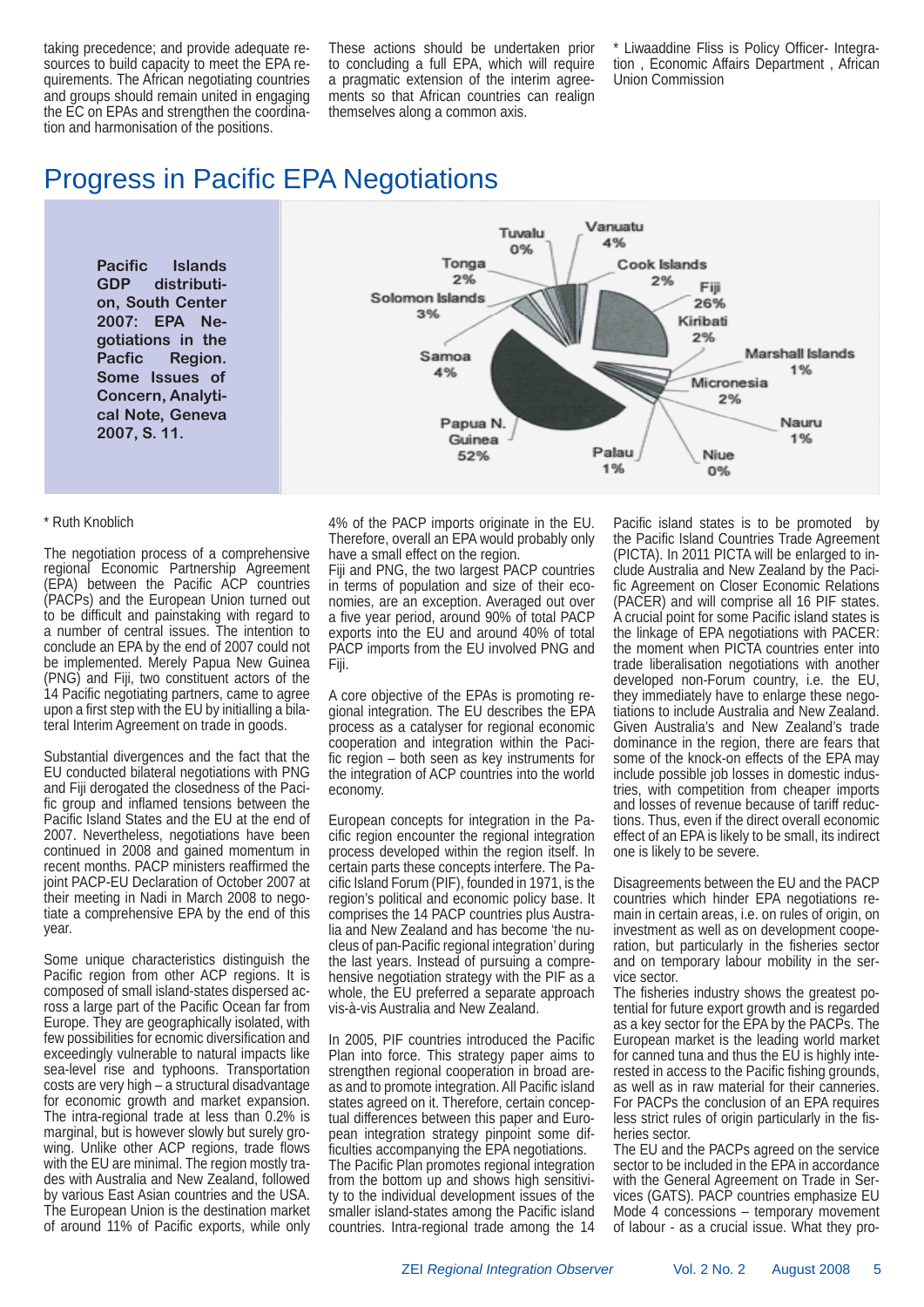pose is a quota-based system for skilled and semi-skilled workers moving to the EU. In the view of the European Union, PACP's proposals on Mode 4 concern migration and therefore need to be discussed with individual EU Member States.

A wide range of individual expectations and concerns about the EPA exists among the Pacific island states. For most of the PACP countries with low trade flows to the European market, the combination of PACER-trigger effect and the Europeans' refusal of PACP's Mode 4 request more than likely explained their lack interest in negotiating a comprehensive EPA. During a two day seminar in Madang at the end of April 2008 it was proposed that PACP countries explore their options regarding a comprehensive EPA. Therefore national consultations will be undertaken in all Pacific ACP countries and their individual positions concerning various trade-related issues - especially EPA negotiations, PICTA and PACER – will have to be analysed.

PNG's interest in the EPA is clear: It is primarily concerned with ensuring access to the EU market for its canned and otherwise processed fish. According to officials, PNG would have lost around 15000 cannery jobs if they had not initialled the Interim Agreement. However, PNG's interest goes far beyond access to the European market. The PNG government developed the concept of the Maritime Industrial Zone near Madang. This is a a major regional fisheries initiative in cooperation with other PACPs which aims to harness the economic benefits of the marine resources, especially tuna. This initiative requires a development fund for capacity building and technical support as well as European assistance in resultant social and environmental problems. On the other hand, strategic grants are provided to the EU.

Fiji's major goal in concluding an EPA initialling the Interim Agreement is the imminent loss of the Sugar Protocol, affecting around 200000 people in Fiji, 25% of its population. Fiji's conclusion of the Interim Agreement or the EPA keeps the Sugar Protocol protected as long as possible, instance until 2009. As part of the EPA, the EU guarantees two other transition periods for lower but set prices until 2015, when sugar will have to be traded duty and quota free. The EPA will provide adjustment funding through this process. In addition to that, Fiji is interested in capacity building in services as well as enhancement of transport and infrastructure. Tourism is becoming increasingly important in Fiji, and the islands are establishing themselves as a hub for trade among PACP countries, as well as a hub onward transit for some PACPs' international trade.

It is becoming apparent that the way countries are handling Pacific EPA negotiations is changing. The seminar in Madang, mentioned above, showed a broader and more coherent approach to the complex backgrounds of the Pacific region. A comprehensive group consisting of government officials  $-$  among them representatives from the PIF Secretariat - together with civil society and business organisations from PACP countries and from the EU took stock of the EPA negotiation progress and discussed the way ahead.

Despite such improvements, disagreements on important areas of negotiation between the EU and the PACP states remain. The lead spokesman for the PACP trade ministers, Hans Joachim Keil, advocated in July 2008 that both sides should focus on finalising outstanding issues, mainly on trade in goods. More delicate topics like trade in services should be suspended in order to stay on schedule and could be revisited by rendez-vous clauses. The European Union recently proposed the CARIFORUM EPA as a benchmark in the context of trade related rules. That proposal was a knocked on the head by the Pacific ACP countries for being far too advanced and onerous for small Pacific economies. To sum up, the Pacific states and the EU have not quite agreed what exactly a comprehensive EPA would look like, but both sides are confident of taking the next step for the successful conclusion of negotiations.

\* Ruth Knoblich, University of Bonn



**EU-ASEAN Foreign Minister Meeting in Nürnberg during the German Presideny in 2007**

## The ASEAN-EU Relations

#### Chaesung Chun\*

ASEAN-EU relations have developed over past 30 years demonsrating a model for region-to-region cooperation. Thinking of most bilateral cooperative relations based on stateto-state relations, ASEAN-EU relations are rather exceptional and seminal, especially in the period of regionalization in the 21st century. In addition, theoretically speaking, strengthening ASEAN-EU relations suggest one way

of organizing global politics in the so-called "postmodern" transition based on inter-regional politics. If the two regions of Europe and ASEAN with their own drives toward regional integration succeed in inter-regional cooperation, global politics will take on a different shape in the future. Since last year there have been negotiations for a FTA between ASEAN and EU(AEUFTA). In June, 2008, the fifth round of talks took place in Manila, with the hope that the FTA negations will soon be concluded. Looking back upon the ASEAN-EU relations,

they are grounded in long-term and diversified cooperative relations. In February 1977, the Special Meeting of ASEAN Foreign Ministers in Manila decided to establish ties with the Council of Ministers of the EEC and the Committee of Permanent Representatives (CORE-PER). Through these mechanisms, ASEAN could formalize its relationship with the EU. In 1994, the relationship was intensified with the 11th ASEAN-EU Ministerial Meeting (AEMM) in Karlsruhe, Germany. At the Karlsruhe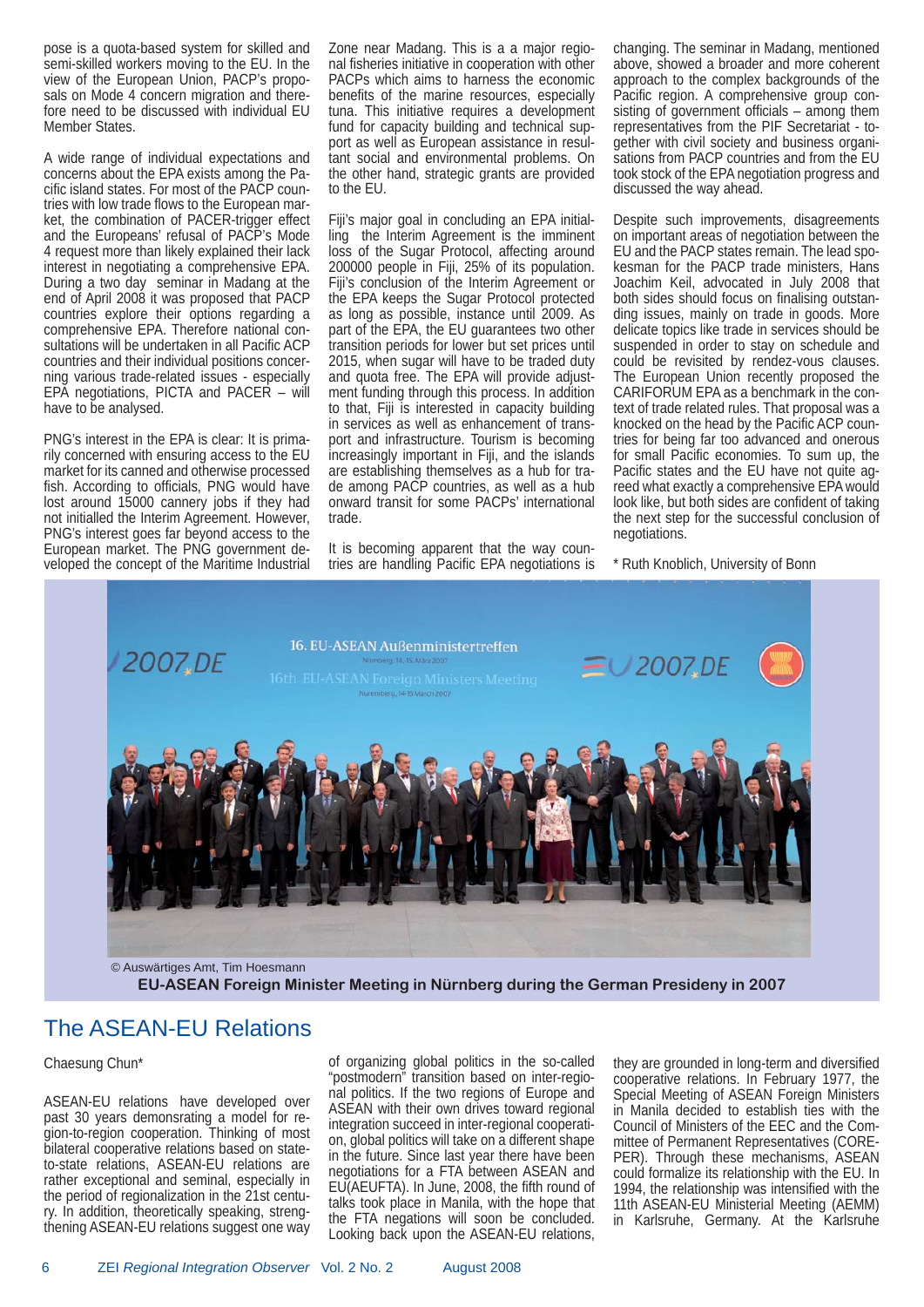meeting, there was agreement on the beginnings of an ASEAN-EU Senior Officials Meeting (SOM) which was launched in Singapore in 1995. In addition the New Asia Strategy was inaugurated in 1994 and the strengthened ASEAN-EU set the stage for multi-level cooperation. This manifested itself in the Asia-Europe Meeting (ASEM), the ASEAN Regional Forum (ARF), ASEAN-EU Ministerial Meeting (AEMM), ASEAN-EU Economic Ministers Meeting, ASEAN-EU Senior Officials Meeting, the Post Ministerial Conferences (PMC) 9+1 and 9+10, and the Joint Cooperation Committee (JCC) Meeting. ASEAN is now the EU's fifth largest export market and also its fifth largest trading partner. The EU is also the second largest trading partner for most countries in ASEAN after the United States. ASEAN exports to the EU accounted for about 13 percent of its total exports, while EU exports to ASEAN amounted to about 4.0 percent of its total exports. The relationship between the two regions has been expanded to many other areas such as security, environments, human rights, disaster relief, and energy. In November 2007, Commemorative Summit was held to celebrate the 30th anniversary of ASEAN-EU relations.

In the Joint Declaration of the ASEAN-EU, a "Plan of Action to Implement the Nuremberg Declaration on an EU-ASEAN Enhanced Partnership" was produced. In that action plan,the two regions decided to commit to further enhance ASEAN-EU dialogue and cooperation, support the implementation of the UN Global Counter Terrorism Strategy, promote disarmament and non-proliferation of weapons of mass destruction, support the Initiative for ASEAN Integration (IAI), and deal with the problem of Myanmar by supporting the mission of the UN Secretary General. Also they tried to Intensify the implementation of the activities agreed under the Trans-Regional EU-ASEAN Trade Initiative (TREATI) and the Regional EU-ASEAN Dialogue Instrument (READI), and deal with environmental issues such as climate change, air pollution, and energy security. One of the most important current issues between ASEAN and EU is the FTA negotiation. Since the 8th AEM-EU Consultation Ministers Meeting on 4 May 2007 in Bandar Seri Begawan, Brunei Darussalam agreed to enter into the FTA negotiations, five rounds of talks have been held. If the AEUFTA is concluded, it will cover more than one billion people in 37 countries, based on region-to-region bilateral free trade mechanisms. It is also expected that the integration process of the ASEAN which aims at creating a single market by 2015 will be accelerated with the conclusion of the AEUFTA. However, obstacles are not absent. There are big discrepancies between the economies of the ten ASEAN members which make the negotiations rather difficult. Countries in ASEAN need to adapt to meet various national conditions for their own national interests. Another major obstacle is Myanmar. The EU is imposing economic sanctions against the junta, and insists that there should be some signs of improvement in the situation of Myanmar. The issue of EU human rights in the partnership and cooperation agreement prior to the conclusion of a free-trade agreement needs to be appropriately dealt with. Yet, despite all these hurdles, expected gains for each sector, such as the rise in export and investment, fair trade, and more cooperation in the area of business services, will set the drive for further cooperation.

\* Chaesung Chung, Associate Professor, Dep. of International Relations, Seoul National University

## Recent developments in EU-GCC relations - Chances and Obstacles

#### Stephan Busse\*

Whereas EU negotiations on Free Trade Agreements or Association Agreements with other regional groupings like ASEAN have only begun relatively recently, talks with the Gulf Cooperation Council (GCC) have been ongoing for about two decades now - still without any sign of agreement. Since the 1989 signing of a cooperation agreement between the EU and the GCC, both sides have been continuously attempting to negotiate a Free Trade Agreement. Having stalled for several years in the 1990s, the negotiations resumed in 2002, with the GCC Customs Union coming into force. Although an agreement is periodically announced as being imminent, most recently under the German EU presidency, the negotiations are still on-going. The latest GCC-EU Joint Council in May expressed that "important progress has been made" and noted that "the parities are getting closer to an agreement". At the beginning of its EU presidency, France already stated that a conclusion on the FTA would be one of it's main priorities.

Taking this into consideration, what are the reasons for the big efforts being made to conclude the agreement and why is it taking so long? A Free Trade Agreement between said two blocks would be the first ever bi-regional agreement of such dimension. Beside this historic relevance, concrete opportunities are at stake for both sides, while various obstacles hinder an agreement. One of the EU's key requirements for carrying on with the negotiations was a common market within the GCC. While the common market was founded at the beginning of 2008, another project of high regional importance is less successfull: the monetary union. The appointed date of establishing a full monetary union in 2010 seems to have fallen of the drawing board.While the GCC agreed on the foundation of a joint central bank in 2009, it also signaled a delay in establishing a common currency. The main reason is the record high inflation. Furthermore, there is also an ongoing discussion about the decision to peg the currencies of all member states to the US-dollar until a common currency is established. While the Oman decided to leave the whole project in 2006, Kuwait stepped out of the line in 2007 by linking it's currency to a basket of currencies rather than only to the US-dollar. With the dollar flagging and the oil price rising, the pressure is increasing and concerned member states to alter their strategy. Whereas interregional trade only accounts for 10 percent of the GCC members overall foreign trade, the EU is the GGC's number one trading partner, stoking a natural interest in concluding a favorable FTA. In case of the EU, this interest comes from the increased importance of fuels and derivatives, which make up two thirds of imports to the EU from the GCC. Having closer relations of all sorts to the GCC might also become of importance for the EU's security policy concerning the Middle East in the years to come. One of the biggest obstacles for concluding the FTA seems to be similar to problems in other negotiations the EU is undertaking with different regional groupings or single states: the bundeling of questions concerning non-trade issues like human rigths and governance with trade issues in trade deals. For years now, the GCC is bemoaning the increasing number of conditions of various sorts the EU is putting up for discussion.

In June 2008, the Secretary-General of the GCC, Al-Attiyah, affirmed the GCC's criticism concerning the EU trade policy: "The GCC countries reject the imposition of conditions and political demands by the European side in order to sign an economic agreement" . Nevertheless, there are also problematic economic issues that scupper expectations of a swift agreement. While the GCC hopes to attract an influx of industrial investment from the EU in concluding an FTA, GCC members still abide by restrictions on foreign ownership. On the other hand, the GCC is criticising the EU for protectionism by imposing tariffs on imports of aluminium and petrochemical products from the GCC. While both sides strive for better access to the market of the other region, the status quo favors European companies. This way, the pressure is on the GCC to bring the negotiations to a successfull end, which might help the EU to assert the said non-economic additions to the FTA, even if the talks drag on for years to come.

- 1. http://www.consilium.europa.eu/ ue Docs/cms\_Data/docs/ pressData/ en/er/940/36.pdf, 27.07.08.
- 2. http://www.arabnews.com/?page =6& section=0&article=111422&d= 2&m= 7&y=2008, 27.07.08.
- 3. http://www.middle-east-online.com/ english/?id=26374, 27.07.08.

\* Stephan Busse, Martin-Luther-University Halle-Wittenberg